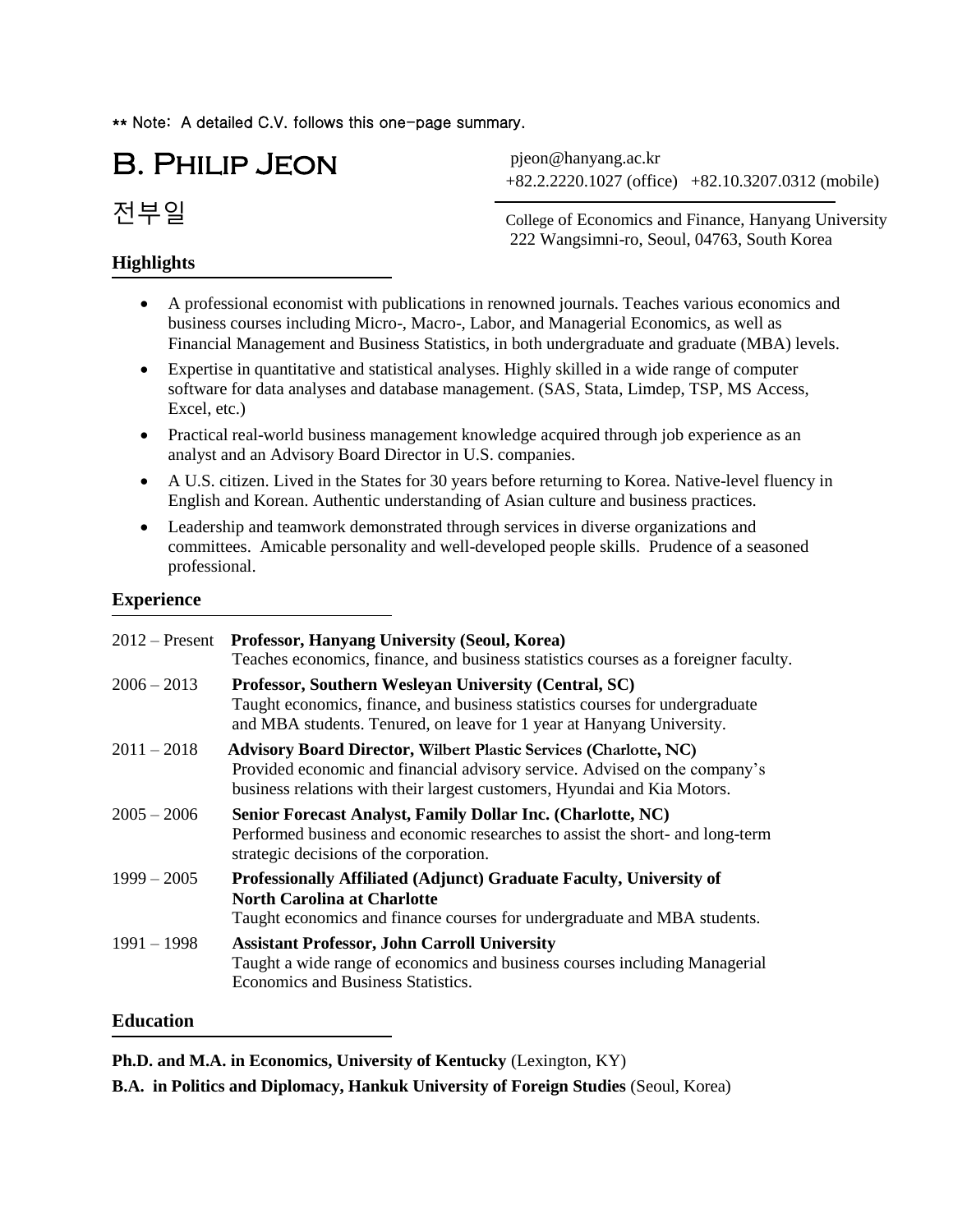Curriculum Vita of

# **B. Philip Jeon, Ph.D.**

College of Economics and Finance Office +82.2.2220.1027 Hanyang University, 222 Wangsimni-ro Mobile +82.10.3207.0312 Seoul, 04763, Korea Email pjeon@hanyang.ac.kr

# **EDUCATION** Ph.D., Economics University of Kentucky

 M.A., Economics University of Kentucky

 B.A., Politics and Diplomacy Hankuk University of Foreign Studies Seoul, Korea

# **TEACHING EXPERIENCE** (All courses taught in English)

| September 2012<br>to present  | Professor<br>Hanyang University (Seoul, Korea)                                                                                                                                                                                                                                    |
|-------------------------------|-----------------------------------------------------------------------------------------------------------------------------------------------------------------------------------------------------------------------------------------------------------------------------------|
|                               | <u>Courses taught:</u><br>Corporate Financial Management<br>Intermediate Macroeconomics<br><b>Statistics for Business and Economics</b><br>Introduction to Economics                                                                                                              |
| August 2006<br>to August 2013 | Professor, Associate Professor<br>Southern Wesleyan University (South Carolina)                                                                                                                                                                                                   |
|                               | <u>Courses taught:</u><br>Quantitative Analysis of Business (MBA level)<br>Managerial Economics (MBA level)<br>Corporate Financial Management (MBA level)<br>Principles of Economics, Micro and Macro<br><b>Statistics for Business and Economics</b><br>Introduction to Business |
| January 1999<br>to May $2005$ | Professional Affiliated (Adjunct) Graduate Faculty<br><b>Belk College of Business</b><br>University of North Carolina at Charlotte                                                                                                                                                |
|                               | <u>Courses taught:</u><br>Foundations in Economics (MBA level)<br>Financial Management<br>Principles of Economics                                                                                                                                                                 |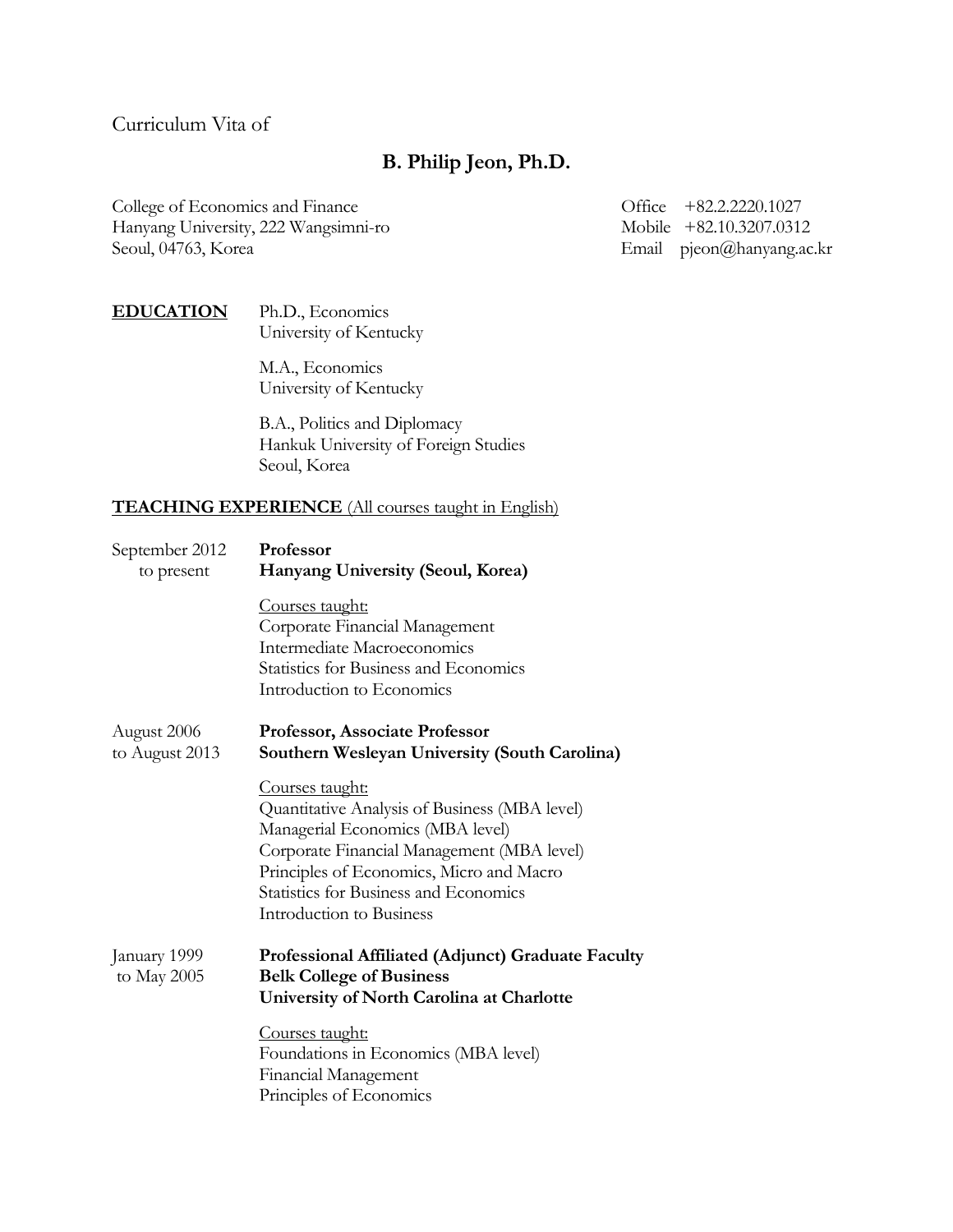| August 1991 | <b>Assistant Professor</b>            |
|-------------|---------------------------------------|
| to May 1998 | <b>John Carroll University (Ohio)</b> |

 Courses taught: Principles of Economics (Undergraduate and MBA) Statistics for Business and Economics Intermediate Macroeconomics Labor Economics Income Distribution and the Economics of Inequality

### **NON-ACADEMIC WORK EXPERIENCE**

| March 2009<br>to May 2018         | <b>Advisory Board Director</b><br>Wilbert Plastic Services, Easley Custom Plastics<br>Provided economic and financial advisory service, particularly in the area of<br>merger and acquisition. Advised on the company's business relations with<br>their largest customers Hyundai and Kia Motors. |
|-----------------------------------|----------------------------------------------------------------------------------------------------------------------------------------------------------------------------------------------------------------------------------------------------------------------------------------------------|
| June $2005$<br>to July $2006$     | <b>Senior Forecast Analyst</b><br>Family Dollar Stores, Inc.<br>Performed business and economic researches to assist the short- and long-<br>term strategic decisions of the corporation.                                                                                                          |
| <b>June 1998</b><br>to May $2004$ | <b>Owner-Director</b><br>CoolTrainers, Inc.<br>Owned and operated the IT professional certification training school.                                                                                                                                                                               |

### **RESEARCH EXPERIENCE**

### **Refereed Journal Publications:**

- Jeon B. and Y. Lee, "Two-way Causality and the Slope of the Great Gatsby Curve: Evidence from US Regional and Cross-country Data," Korean Journal of Public Finance, 13(3), August 2020.
- Moore, R., L. Kizer and B. Jeon, "Leading Groups to Create Healthy Culture through Accomplishing Tasks Aligned to Strategy," International Journal of Management and Information Systems, 15(2), Second Quarter 2011.
- Aggarwal, R., B. Jeon and X. Zhao, "Bank Exposure to Interest Rate Risks During Financial Liberalization: Evidence from South Korea," Asia-Pacific Financial Markets, 12(1), March 2006.
- Jeon, B. and W. Simmons. "Reward for Being an Immigrant: Earnings Gap Between Immigrant and Native-Born West Indians," Atlantic Economic Journal, 26(3), September 1998.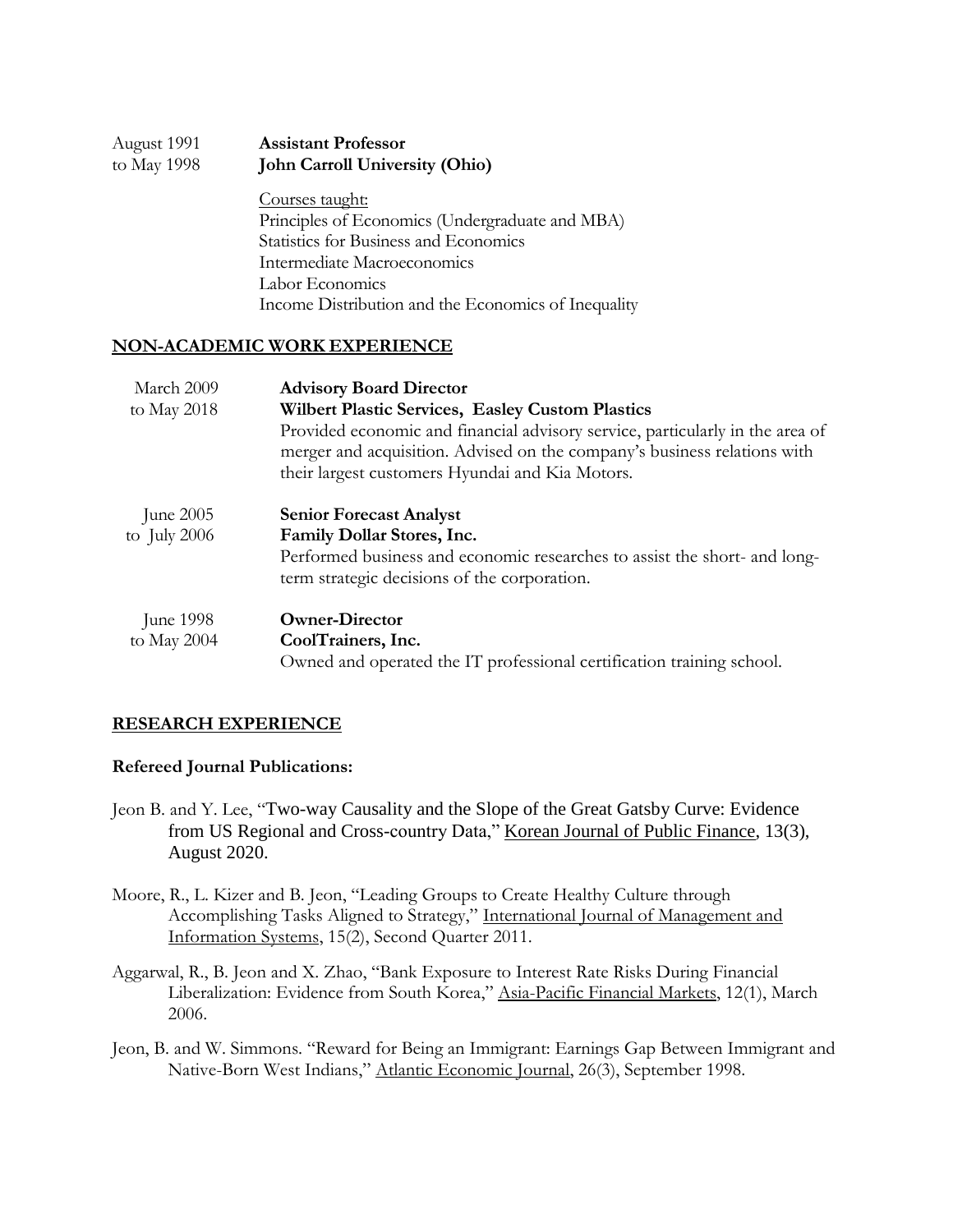- Berger, M., Groothuis, P. and B. Jeon. "The Changing Gender Wage Gap in Korea," Applied Economics Letters 4(9), September 1997.
- Jeon, B. and M. Berger. "The Demographic Cycle and Optimal Schooling Choices," Southern Economic Journal 63(2), October 1996.

### **Other Publications:**

- Jeon, B. Philip. "'T'is the Season to be Jolly (So Learn the Computers)," The Asian Herald, 5(12), December 1998.
- Jeon, B. Philip. "Julie or Bob," *Teaching Ethics in Functional Business Areas: Cases for Classroom Discussion*. Ed. J.E. Smith. John Carroll Univ., 1994, 42-44.
- 전부일. "어느 경제학자가 본 철도 민영화 논란," The Scoop (79), February 2014, 28-29, <https://www.nocutnews.co.kr/news/1183368>

#### **Presentations at Professional Meetings:**

"Leading Groups to Create Healthy Culture Through Accomplishing Tasks Aligned to Strategy," at American Institute of Higher Education Conference, March 2010.

"A Case Study of Mission Consistency Comparing Adjunct and Full-time Faculty Members," at the Christian Business Faculty Association Conference, October 2009.

"Bank Exposure to Interest Rate Risks in a Deregulating Economy: Evidence from South Korea," at the Southern Finance Association Conference, November 1997.

"Demographic Effects on Schooling and Earnings: An International Comparison," at the Southern Economic Association Conference, November 1994.

"Male-Female Wage Differentials in the Korean Labor Market," Southern Economic Association Conference, November 1993.

#### **Other Presentations:**

"Korean Business Culture," at Easley Custom Plastics, Inc. September 2008.

"Asian Financial Crises," at World Affairs Interest Group of Bay Village, February 1998.

"Portrayal of Modern Korea," at Faculty International Lecture Series, John Carroll University, April 1994.

#### **Research in Progress:**

"Growing Polarization of Earnings: A Comparison of South Korea and the U.S." early stage.